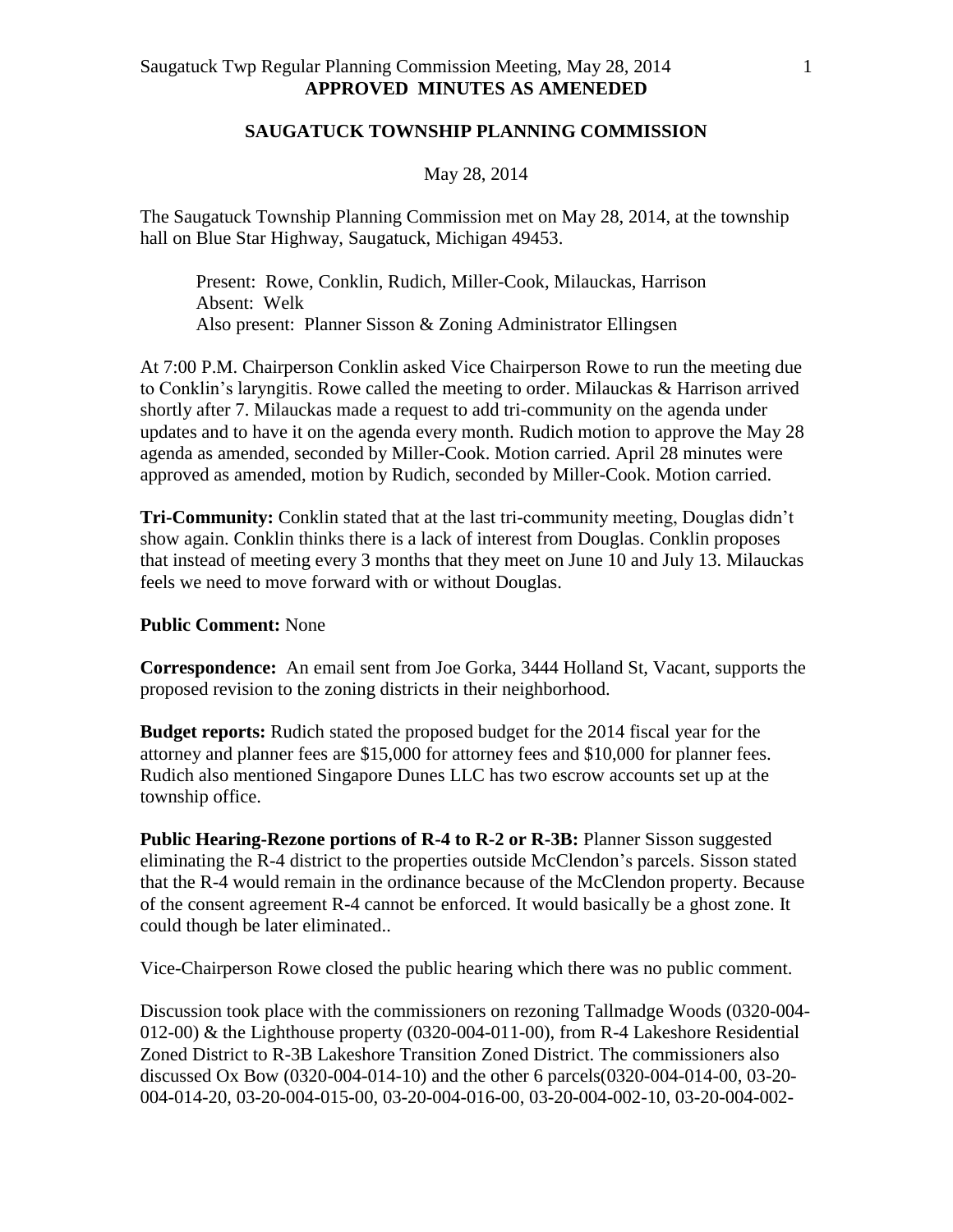20),from R-4 Lakeshore Residential Zoned District to R-2 Riverside Residential Zoned District.

Sisson stated that the purpose of adopting the R-4 zone was basically to protect the large undeveloped parcels on the McClendon property, which was owned by the Denison's at the time of the  $R-4$  was put in place. Now that the  $R-4$  doesn't exist on those parcels it doesn't need to stay in place for the other parcels the Denison/McClendon parcels south of the river and it doesn't apply to the parcels north of the river and it doesn't need to stay in place for the smaller parcels. The Planning Commission was satisfied that because of the conservation easement, the larger tracts of land are adequately protected

Miller-Cook motion to revert Tallmadge Woods (0320-004-012-00) and the Lighthouse parcel (0320-004-011-00) back to R-3B, and the remainder of the parcels(0320-004-014- 00, 03-20-004-014-20, 03-20-004-015-00, 03-20-004-016-00, 03-20-004-002-10, 03-20- 004-002-20), back to R-2 as noticed, seconded by Rudich. Unanimously approved.

**Status of non-substantive ZO changes and "fracking" ordinances:** Z A Ellingsen stated he sent the 23 page non-substantive to Ron Bultje for review. Rudich stated that he will be in contact with Sherry Batzer in the next couple of weeks.

**Continued discussion regarding reverting part of Industrial Zone to Agricultural or Residential Zone:** Sisson suggested that the comprehensive plan be looked at on how the change of zoning would look like. Sisson stated the process would be to prepare a draft language and then take it to a tri-community public hearing and see how the public reacts. Chairperson Conklin asked Planner Sisson to write up some new language to bring to the Planning Commission on downsizing the industrial use and making recommendations on reality zoning. Sisson suggested rezoning of the parcels should not happen until after the approval of the master plan.

**Township Board Updates and Planning Commission Comments:** Rudich stated that job interviews are being done in the next couple of weeks for the Zoning Administrator job.

Meeting adjourned at 8:22 P.M. The next regular meeting is June 23, 2014.

\_\_\_\_\_\_\_\_\_\_\_\_\_\_\_\_\_\_\_\_\_\_\_\_\_\_\_\_\_ Lori Babinski, Recording Secretary

### **MOTIONS**

- 1. Motion by Rudich/Miller-Cook to approve the May 28, 2014 agenda as amended. Motion carried.
- 2. Motion by Rudich/Miller-Cook to approve the April 28, 2014 minutes as amended. The motion carried.
- 3. Motion by Miller-Cook/Rudich to revert Tallmadge Woods (0320-004-012- 00) and the Lighthouse parcel (0320-004-011-00) back to R-3B, and the